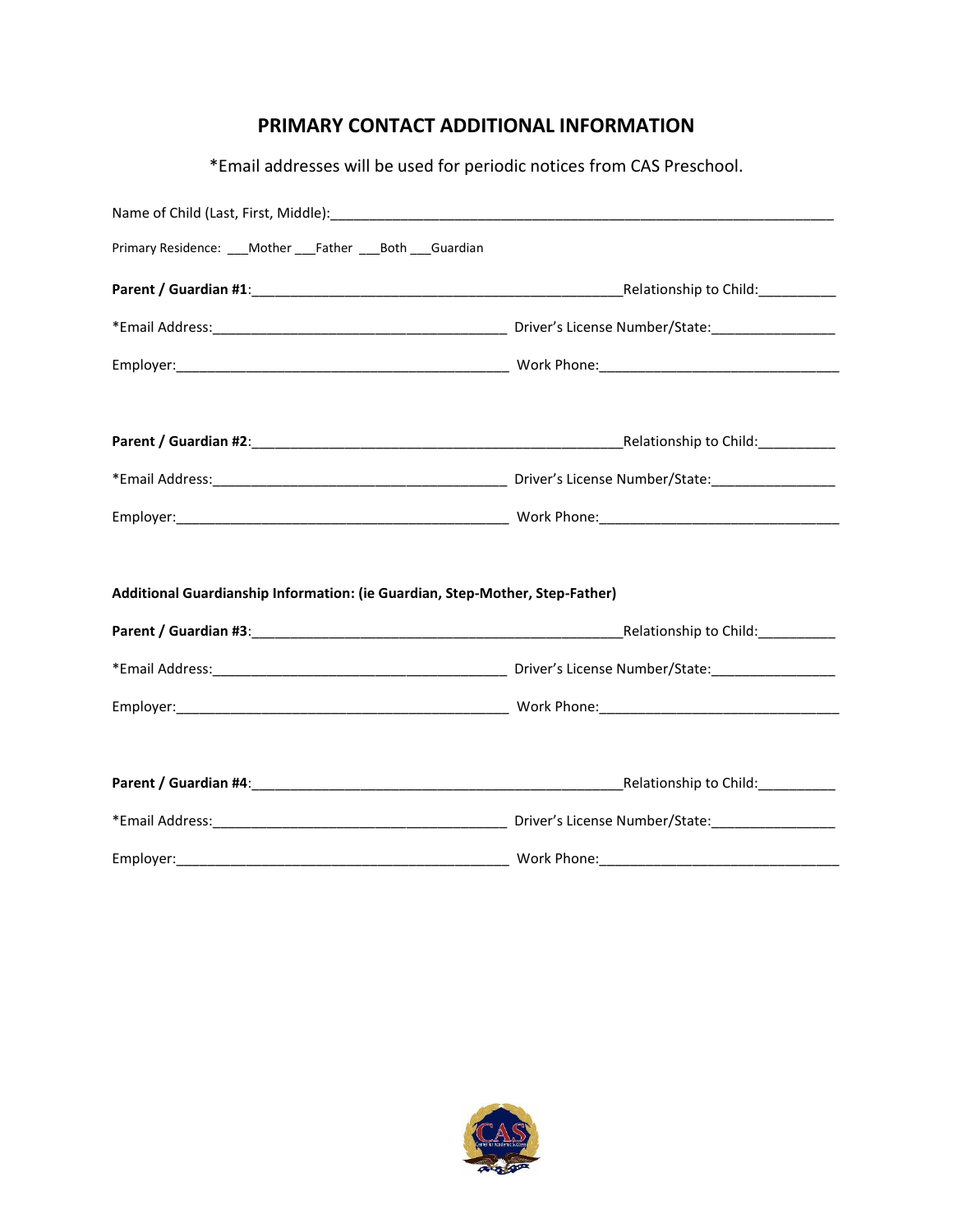#### **Permission to Pick-Up / Drop-Off Student**

Name of Child (Last, First):\_\_\_\_\_\_\_\_\_\_\_\_\_\_\_\_\_\_\_\_\_\_\_\_\_\_\_\_\_\_\_\_\_\_\_\_\_\_\_\_\_\_\_\_\_\_\_\_\_\_\_\_\_\_\_\_\_\_\_\_\_\_\_\_\_

# **Only persons on this list will be allowed to pick up / drop off your child; You must include yourself on this list.**

I give permission to the following person(s) to pick-up /drop off my student:

|                                                                                                                                                                                                                               | Relationship to Child:<br><u> Lettin and the contract of the contract of the contract of the contract of the contract of the contract of the contract of the contract of the contract of the contract of the contract of the contr</u> |
|-------------------------------------------------------------------------------------------------------------------------------------------------------------------------------------------------------------------------------|----------------------------------------------------------------------------------------------------------------------------------------------------------------------------------------------------------------------------------------|
|                                                                                                                                                                                                                               |                                                                                                                                                                                                                                        |
| Regular Pick-Up _______ Occasional Pick-Up                                                                                                                                                                                    |                                                                                                                                                                                                                                        |
|                                                                                                                                                                                                                               |                                                                                                                                                                                                                                        |
|                                                                                                                                                                                                                               |                                                                                                                                                                                                                                        |
| _______Regular Pick-Up _______ Occasional Pick-Up                                                                                                                                                                             |                                                                                                                                                                                                                                        |
|                                                                                                                                                                                                                               | Relationship to Child:<br><u>Letting and the contract of the contract of the contract of the contract of the contract of the contract of the contract of the contract of the contract of the contract of the contract of the contr</u> |
|                                                                                                                                                                                                                               |                                                                                                                                                                                                                                        |
| ______Regular Pick-Up ______ Occasional Pick-Up                                                                                                                                                                               |                                                                                                                                                                                                                                        |
|                                                                                                                                                                                                                               |                                                                                                                                                                                                                                        |
|                                                                                                                                                                                                                               |                                                                                                                                                                                                                                        |
| ________ Regular Pick-Up ________ Occasional Pick-Up                                                                                                                                                                          |                                                                                                                                                                                                                                        |
|                                                                                                                                                                                                                               |                                                                                                                                                                                                                                        |
| Phone #1: The contract of the contract of the contract of the contract of the contract of the contract of the contract of the contract of the contract of the contract of the contract of the contract of the contract of the |                                                                                                                                                                                                                                        |
| ______Regular Pick-Up ______ Occasional Pick-Up                                                                                                                                                                               |                                                                                                                                                                                                                                        |
|                                                                                                                                                                                                                               |                                                                                                                                                                                                                                        |
|                                                                                                                                                                                                                               |                                                                                                                                                                                                                                        |
| ______Regular Pick-Up ______ Occasional Pick-Up                                                                                                                                                                               |                                                                                                                                                                                                                                        |
|                                                                                                                                                                                                                               |                                                                                                                                                                                                                                        |
|                                                                                                                                                                                                                               | Date:___________________                                                                                                                                                                                                               |
|                                                                                                                                                                                                                               |                                                                                                                                                                                                                                        |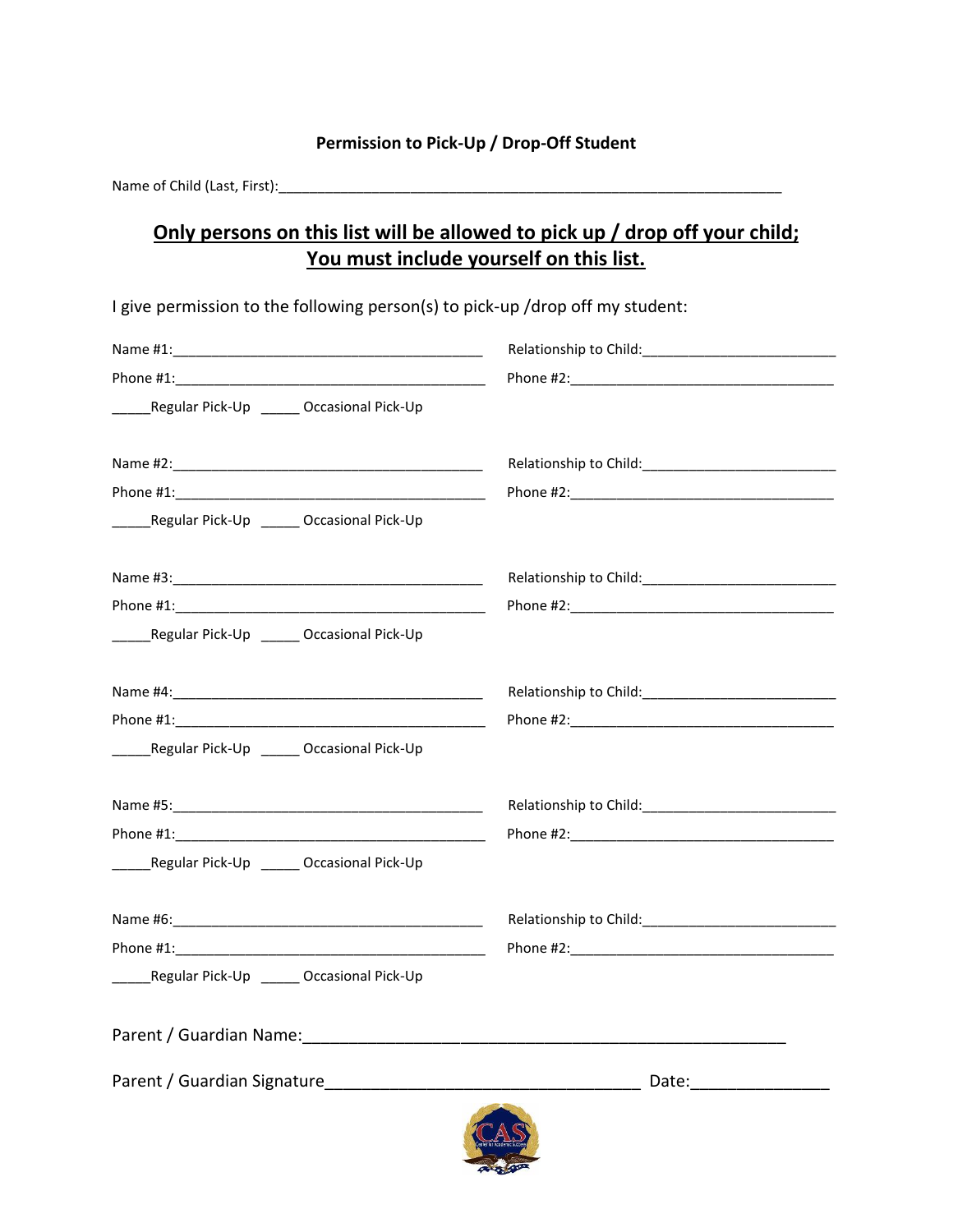### **Tuition and Fees effective 08/01/2015**

#### **Registration Fee:**

## **Annual registration fee of \$50.00 for the first child and \$ 25.00 for any**

#### **additional children are due at time of enrollment. (non-refundable)**

# Full Days Per Week  $\vert$  6 hours a day and above Half Days Per Week | Under 6 hours a day 5 days | \$135.00 | | 5 days | \$100.00 4 days | \$120.00 | | 4 days | \$92.00 3 days | \$ 90.00 | | 3 days | \$75.00 2 days | \$ 60.00 | | 2 days | \$50.00 1 days | \$ 30.00 | | 1 days | \$25.00

#### **Preschool Tuition Rates:**

#### **DISCOUNTS:**

The following discounts are available with proper documentation.

- a) If more than one child enrolled and attending from the immediate family a 10% discount from the full tuition fee is offered and is applied to the child(ren) with the lowest tuition rate(s).
- b) If either parent/guardian is actively serving in the U.S. Military, Border Patrol or First Responders a 10% discount from the full tuition fee is offered
- c) If either parent / guardian is currently employed full-time with Cochise Private Industry Council dba Center for Academic Success a 25% discount from the full tuition fee is offered to me.
- d) If either parent / guardian is currently employed part-time with Center for Academic Success Preschool a 50% discount from the full tuition fee is offered to me.

These discounts are only available to those accounts when full tuition is paid in advance. Discounts are not applicable on any fees, Agency Co-Pays, or special program promotions and cannot be combined with any other discount or promotion.